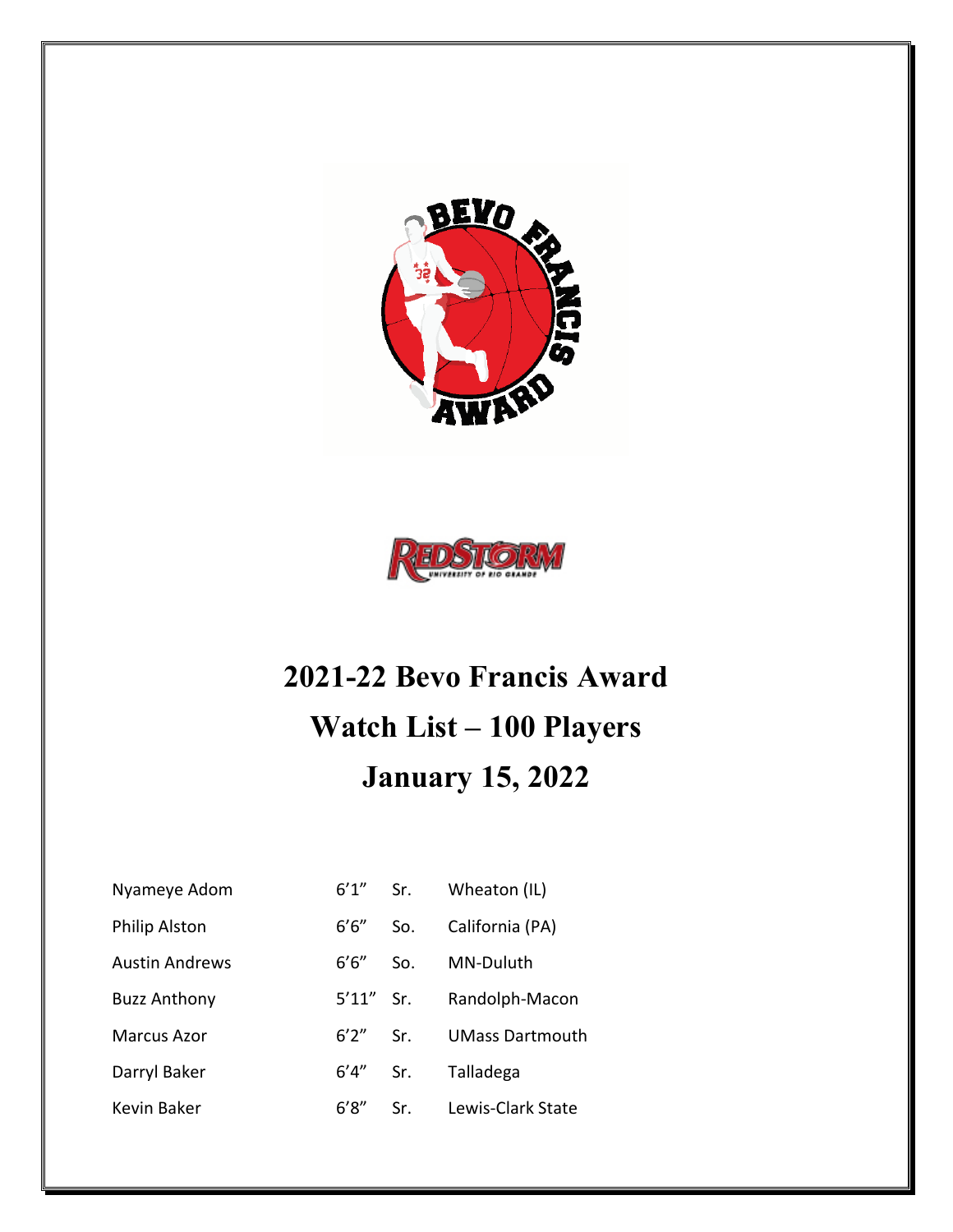| Ryan Batte             | 6'6''   | Jr. | <b>Thomas More</b>       |
|------------------------|---------|-----|--------------------------|
| Donyae Baylor-Carroll  | 5'7''   | Sr. | Penn State-Harrisburg    |
| Diego Bernard          | 6'0''   | Sr. | NW MO State              |
| <b>Drew Blair</b>      | 6'5''   | Jr. | MN-Duluth                |
| Kevion Blaylock        | $6'6''$ | Sr. | William Penn             |
| Levi Borchert          | 6'5''   | Jr. | UW-Oshkosh               |
| Nick Bowman            | 6'1''   | Sr. | <b>Trine</b>             |
| Derrin Boyd            | 6'4''   | So. | Georgetown               |
| <b>Tray Buchanan</b>   | 6'1''   | Sr. | <b>Emporia State</b>     |
| <b>Myles Burns</b>     | 6'6''   | Sr. | Loyola (LA)              |
| <b>Bryce Butler</b>    | 6'5''   | So. | West Liberty             |
| <b>Tim Cameron</b>     | 6'4''   | Sr. | <b>Central Methodist</b> |
| Osbel Caraballo        | 6'5''   | Sr. | St. Thomas Aquinas       |
| <b>Patrick Cartier</b> | 6'8''   | Jr. | Hillsdale                |
| Daniel Cook            | 6'6''   | Jr. | St. John Fisher          |
| Romeo Crouch           | 6'3''   | Sr. | Embry-Riddle             |
| Antwaan Cushingberry   | 5'8''   | Sr. | St. Francis (IN)         |
| <b>Lloyd Daniels</b>   | 6'4''   | Sr. | Lubbock Christian        |
| Frankie Davidson       | 6'7''   | So. | Grace (IN)               |
| Jack Davidson          | 6'1''   | Sr. | Wabash                   |
| <b>Brandon Davis</b>   | 6'1''   | So. | Loyola (LA)              |
| Vinny DeAngelo         | 6'1''   | So. | Swarthmore               |
| <b>Conner Delaney</b>  | 6'0''   | Sr. | John Hopkins             |
| Malik Duffy            | 6'8''   | Sr. | <b>Chico State</b>       |
| <b>Adam Dworsky</b>    | 5'11''  | Sr. | <b>SE OK State</b>       |
| Kenny Dye              | 6'0''   | Jr. | Queens                   |
| David Ejah             | 6'7''   | So. | St. Francis (IN)         |
| <b>Trenton Gibson</b>  | 6'4''   | Sr. | Tusculum                 |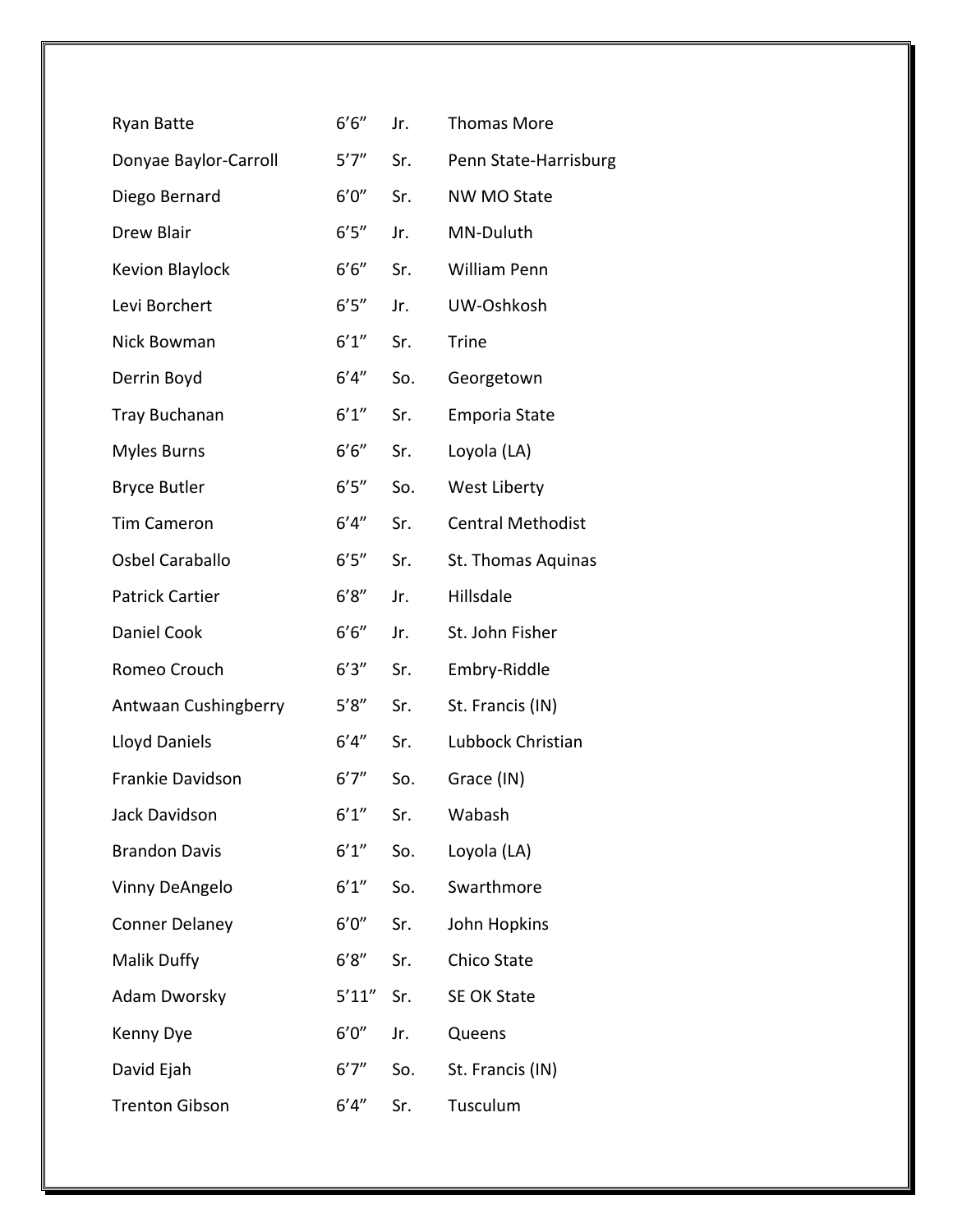| Jordan Guest           | 6'9''  | Jr. | Lincoln Memorial        |
|------------------------|--------|-----|-------------------------|
| Armoni Foster          | 6'4''  | Jr. | <b>IUP</b>              |
| <b>Alex Gross</b>      | 6'10'' | Sr. | <b>Olivet Nazarene</b>  |
| <b>Matthew Helwig</b>  | 6'4''  | Sr. | North Central (IL)      |
| Parker Hicks           | 6'6''  | Sr. | Lubbock Christian       |
| CJ Hines               | 6'1''  | Fr. | Faulkner                |
| <b>Trevor Hudgins</b>  | 6'1''  | Sr. | <b>NW MO State</b>      |
| Angelo Johnson         | 5'8''  | Sr. | Arizona Christian       |
| Josiah Johnson         | 6'1''  | Jr. | Mary Hardin Baylor      |
| Dajuan Jones           | 6'0''  | Sr. | <b>UT-Permian Basin</b> |
| KJ Jones               | 6'6''  | So. | Emmanuel (GA)           |
| Kyran Jones            | 6'5''  | Jr. | Georgetown              |
| Max Jones              | 6'5'   | Fr. | Tampa                   |
| Josh Kashila           | 6'3''  | Jr. | SAGU                    |
| <b>Walt Kelser</b>     | 6'0''  | Sr. | <b>Ferris State</b>     |
| <b>Brandon Knapper</b> | 6'0''  | Sr. | Cal State San Bernadino |
| <b>Matthew Leritz</b>  | 6'7''  | Sr. | Illinois Wesleyan       |
| Spencer Levi           | 6'8''  | Sr. | <b>UNC-Pembroke</b>     |
| Jaizec Lottie          | 6'2''  | Sr. | Flagler                 |
| <b>Miles Mallory</b>   | 6'5''  | So. | Randolph-Macon          |
| Jordan Marshall        | 6'7''  | Sr. | Manhattan Christian     |
| Jaecee Martin          | 5'10'' | Sr. | St. Joseph (CT)         |
| Nykolas Mason          | 6'6''  | Sr. | SAGU                    |
| Seth Maxwell           | 7'0''  | Sr. | Indiana Wesleyan        |
| Kortrijk Miles         | 6'5''  | Jr. | West Alabama            |
| <b>Riley Minix</b>     | 6'7''  | Jr. | Southeastern (FL)       |
| DiVant'e Moffitt       | 6'2''  | Sr. | Seattle Pacific         |
| <b>Terion Moss</b>     | 5'11'' | Sr. | Maine-Farmington        |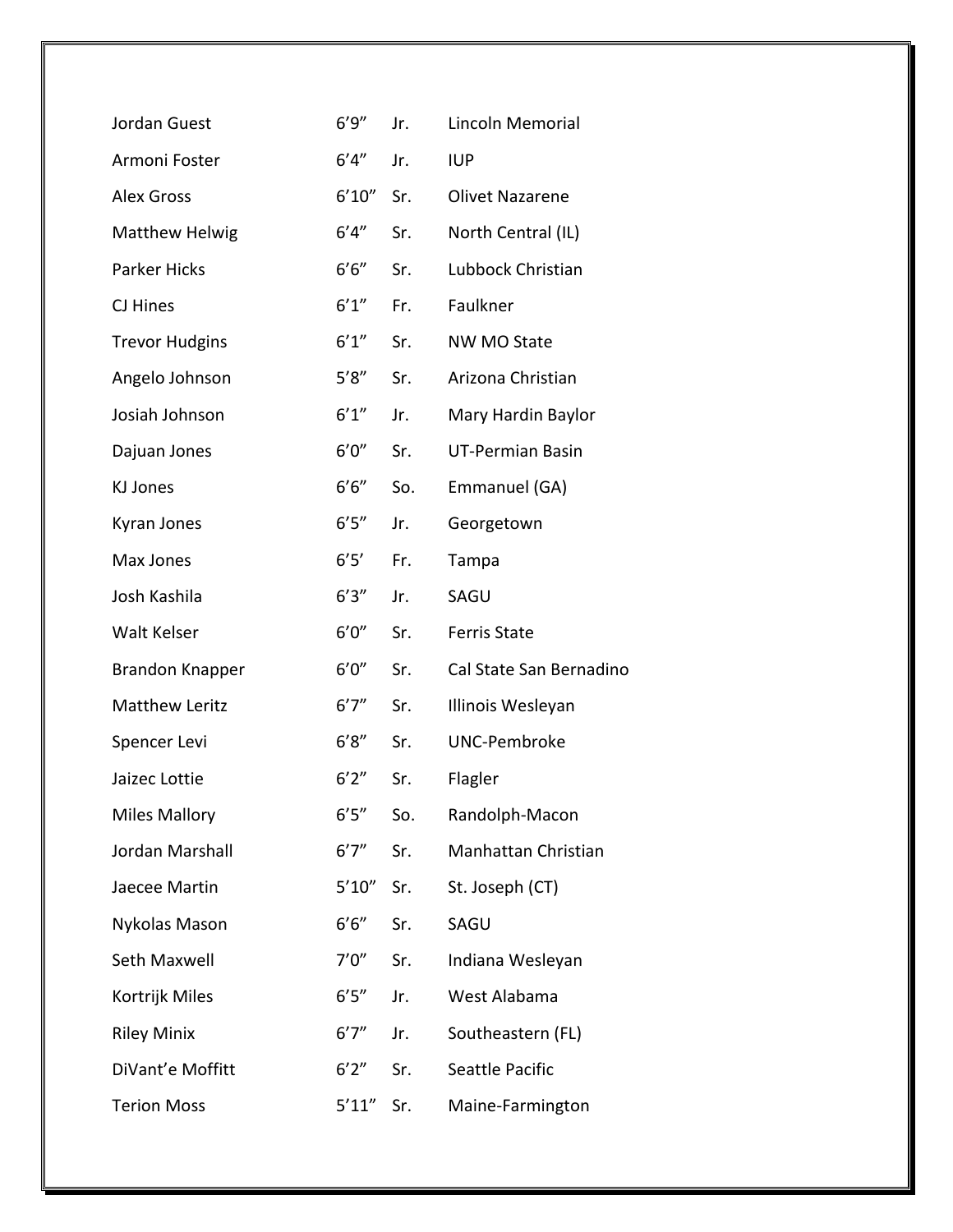| Karmari Newman         | 6'4''  | Sr. | <b>William Penn</b>          |
|------------------------|--------|-----|------------------------------|
| Jack Nolan             | 6'1''  | Sr. | Washington U                 |
| <b>Chris Paul</b>      | 6'7''  | Sr. | St. Anselm                   |
| Christian Peevy        | 6'7''  | Sr. | Lynn                         |
| <b>Burke Putnam</b>    | 6'3''  | Sr. | OK Baptist                   |
| Isiah Reed             | 6'2''  | Sr. | <b>Great Lakes Christian</b> |
| Jake Rhode             | 5'11'' | Sr. | Elmhurst                     |
| <b>Tyler Riemersma</b> | 6'8''  | Sr. | Augustana (SD)               |
| Christian Rodriguez    | 5'9''  | Sr. | Cornerstone                  |
| <b>Demetre Roberts</b> | 5'7''  | Sr. | St. Thomas Aquinas           |
| Pat Robinson           | 6'3''  | Sr. | West Liberty                 |
| <b>Isaiah Sanders</b>  | 6'5''  | Sr. | <b>Fairmont State</b>        |
| Jackson Sartain        | 6'1''  | Jr. | John Carroll                 |
| <b>Matthew Schner</b>  | 6'4''  | Sr. | Emory                        |
| Jaylon Scott           | 6'5''  | Sr. | Bethel (KS)                  |
| <b>Joel Scott</b>      | 6'7''  | Jr. | <b>Black Hills State</b>     |
| <b>Tamon Scruggs</b>   | 6'4''  | Sr. | <b>WV Tech</b>               |
| <b>Quentin Shields</b> | 5'10'' | Sr. | Wisconsin-Platteville        |
| <b>Matt Simpson</b>    | 6'0''  | Sr. | Florida College              |
| <b>Andrew Sischo</b>   | 6'9''  | Sr. | Daemen                       |
| Jovan Sljivancanin     | 6'5''  | Sr. | Carroll                      |
| Jamari Smith           | 6'8''  | So. | Queens (NC)                  |
| Nick Smith             | 6'1''  | Sr. | Nova Southeastern            |
| Jett Sternberger       | 6'1''  | So. | <b>SE OK State</b>           |
| RJ Sunahara            | 6'8''  | So. | Nova Southeastern            |
| Sekou Sylla            | 6'5''  | Jr. | Nova Southeastern            |
| <b>Trent Temple</b>    | 6'5''  | Sr. | Great Lakes Christian        |
| Jordan Thomas          | 6'1''  | Sr. | Georgia College              |